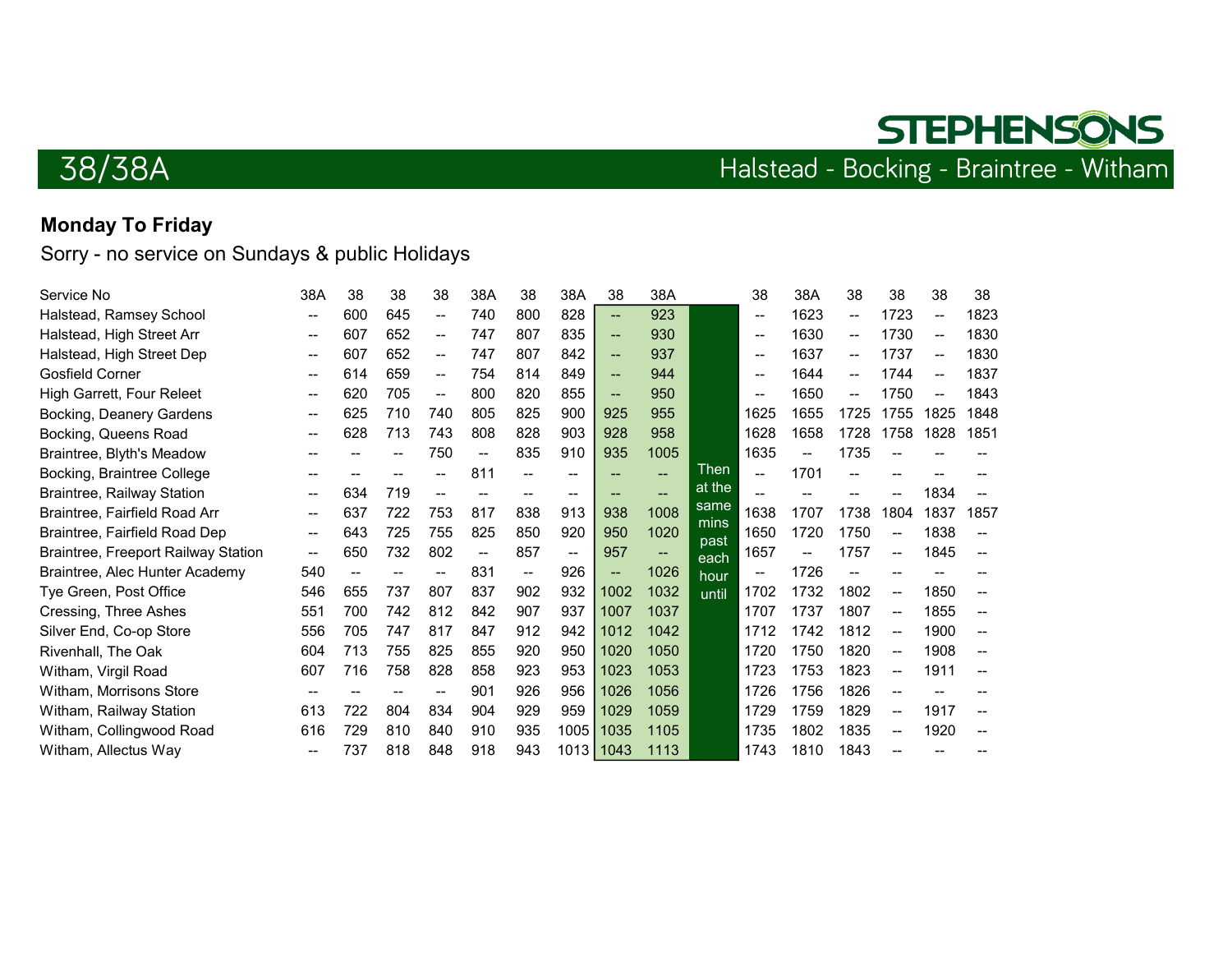**STEPHENSONS** 

## 38/38A

### Monday To Friday

| Service No                          | 38                       | 38  | 38    | 38A | 38A                      | 38A | 38                       | 38A                                               | 38                       | 38A                      | 38                       |        | 38A  | 38   | 38A  | 38   | 38A  | 38                | 38A  | 38   |
|-------------------------------------|--------------------------|-----|-------|-----|--------------------------|-----|--------------------------|---------------------------------------------------|--------------------------|--------------------------|--------------------------|--------|------|------|------|------|------|-------------------|------|------|
| Witham, Allectus Way                |                          |     |       | --  | 655                      | 738 | 819                      | 849                                               | 919                      | 944                      | 1014                     |        | 1544 | 1614 | 1644 | 1714 | 1744 | 1811              | 1844 |      |
| Witham, Collingwood Road            |                          |     |       | 625 | 702                      | 745 | 826                      | 856                                               | 926                      | 951                      | 1021                     |        | 1551 | 1621 | 1651 | 1721 | 1751 | 1817              | 1850 | 1921 |
| Witham, Railway Station             |                          |     |       | 627 | 704                      | 747 | 828                      | 858                                               | 928                      | 953                      | 1023                     |        | 1553 | 1623 | 1653 | 1723 | 1753 | 1819              | 1852 | 1923 |
| Witham, Morrisons Store             |                          |     |       | --  | 706                      | --  | 830                      | 900                                               | 930                      | 955                      | 1025                     |        | 1555 | 1625 | 1655 | 1725 | 1755 |                   |      |      |
| Witham, Hemingway Road              |                          |     |       | 633 | 710                      | 753 | 834                      | 904                                               | 934                      | 959                      | 1029                     |        | 1559 | 1629 | 1659 | 1729 | 1759 |                   | 1858 | 1926 |
| Rivenhall, The Oak                  |                          |     |       | 636 | 713                      | 756 | 837                      | 907                                               | 937                      | 1002                     | 1032                     |        | 1602 | 1632 | 1702 | 1732 | 1802 |                   | 1901 | 1929 |
| Silver End, Co-op Store             |                          |     | $- -$ | 644 | 721                      | 804 | 845                      | 915                                               | 945                      | 1010                     | 1040                     |        | 1610 | 1640 | 1710 | 1740 | 1810 | $\hspace{0.05cm}$ | 1909 | 1937 |
| Cressing, Three Ashes               |                          |     |       | 649 | 726                      | 809 | 850                      | 920                                               | 950                      | 1015                     | 1045                     | Then   | 1615 | 1645 | 1715 | 1745 | 1815 | $\mathbf{u}$      | 1914 | 1942 |
| Tye Green, Post Office              |                          |     |       | 654 | 731                      | 814 | 855                      | 925                                               | 955                      | 1020                     | 1050                     | at the | 1620 | 1650 | 1720 | 1750 | 1820 |                   | 1919 | 1947 |
| Braintree, Freeport Railway Station |                          |     |       |     |                          | --  | 900                      | --                                                | 1000                     | $\overline{\phantom{a}}$ | 1055                     | same   | --   | 1655 |      | 1755 |      |                   |      |      |
| Braintree, Alec Hunter Academy      |                          |     |       | 659 | 736                      | 819 | --                       | 930                                               | $--$                     | 1025                     | $\sim$                   | mins   | 1625 |      | 1725 |      | 1825 |                   | 1924 |      |
| <b>Braintree, Railway Station</b>   |                          |     | --    | 705 | $\overline{\phantom{a}}$ | --  | --                       | $- -$                                             | $\overline{\phantom{a}}$ | --                       | $\overline{\phantom{a}}$ | past   |      |      |      |      |      |                   |      |      |
| Braintree, Manor Street Arr         |                          |     |       | 707 | 743                      | 826 | 907                      | 937                                               | 1007                     | 1032                     | 1102                     | each   | 1632 | 1702 | 1732 | 1802 | 1832 |                   | 1931 | --   |
| Braintree, Manor Street Dep         |                          |     | 700   | 720 | 747                      | 833 | 911                      | 940                                               | 1011                     | 1040                     | 1106                     | hour   | 1640 | 1706 | 1740 | 1810 |      |                   |      |      |
| Bocking, Braintree College          | $\overline{\phantom{m}}$ | --  |       |     |                          | 839 | $- -$                    | $\hspace{0.05cm}-\hspace{0.05cm}-\hspace{0.05cm}$ | $\overline{\phantom{m}}$ | --                       |                          | until  | 1646 |      |      |      |      |                   |      |      |
| Bocking, Queens Road                |                          |     | 709   | 729 | 756                      | 842 | 920                      | 949                                               | 1020                     | 1049                     | 1115                     |        | 1649 | 1715 | 1749 | 1819 |      |                   |      |      |
| Bocking, Deanery Gardens            |                          |     | 713   | 733 | 800                      | 846 | 924                      | 953                                               | 1024                     | 1053                     | 1119                     |        | 1653 | 1719 | 1753 | 1823 |      |                   |      |      |
| High Garrett, Four Releet           | 540                      | 625 | 718   | 738 | 805                      | 851 | --                       | 958                                               | $\hspace{0.05cm}$        | 1058                     | $\overline{\phantom{a}}$ |        | 1658 |      | 1758 |      |      |                   |      |      |
| <b>Gosfield Corner</b>              | 547                      | 632 | 727   | 745 | 812                      | 858 | $\overline{\phantom{a}}$ | 1005                                              | $\overline{\phantom{a}}$ | 1105                     | $\overline{\phantom{a}}$ |        | 1705 |      | 1805 |      |      |                   |      |      |
| Halstead, High Street Arr           | 555                      | 640 | 735   | 753 | 820                      | 906 | $\overline{\phantom{a}}$ | 1013                                              | $\sim$                   | 1113                     | $\sim$                   |        | 1713 |      | 1813 |      |      |                   |      |      |
| Halstead, High Street Dep           | 555                      | 640 | 735   | 755 | 825                      | 918 | --                       | 1018                                              | $--$                     | 1118                     | $\overline{\phantom{a}}$ |        | 1718 |      | 1818 |      |      |                   |      |      |
| Halstead, Ramsey School             | 558                      | 643 | 738   | 758 | 828                      | 921 |                          | 1021                                              | --                       | 1121                     |                          |        | 1721 |      | 1821 |      |      |                   |      |      |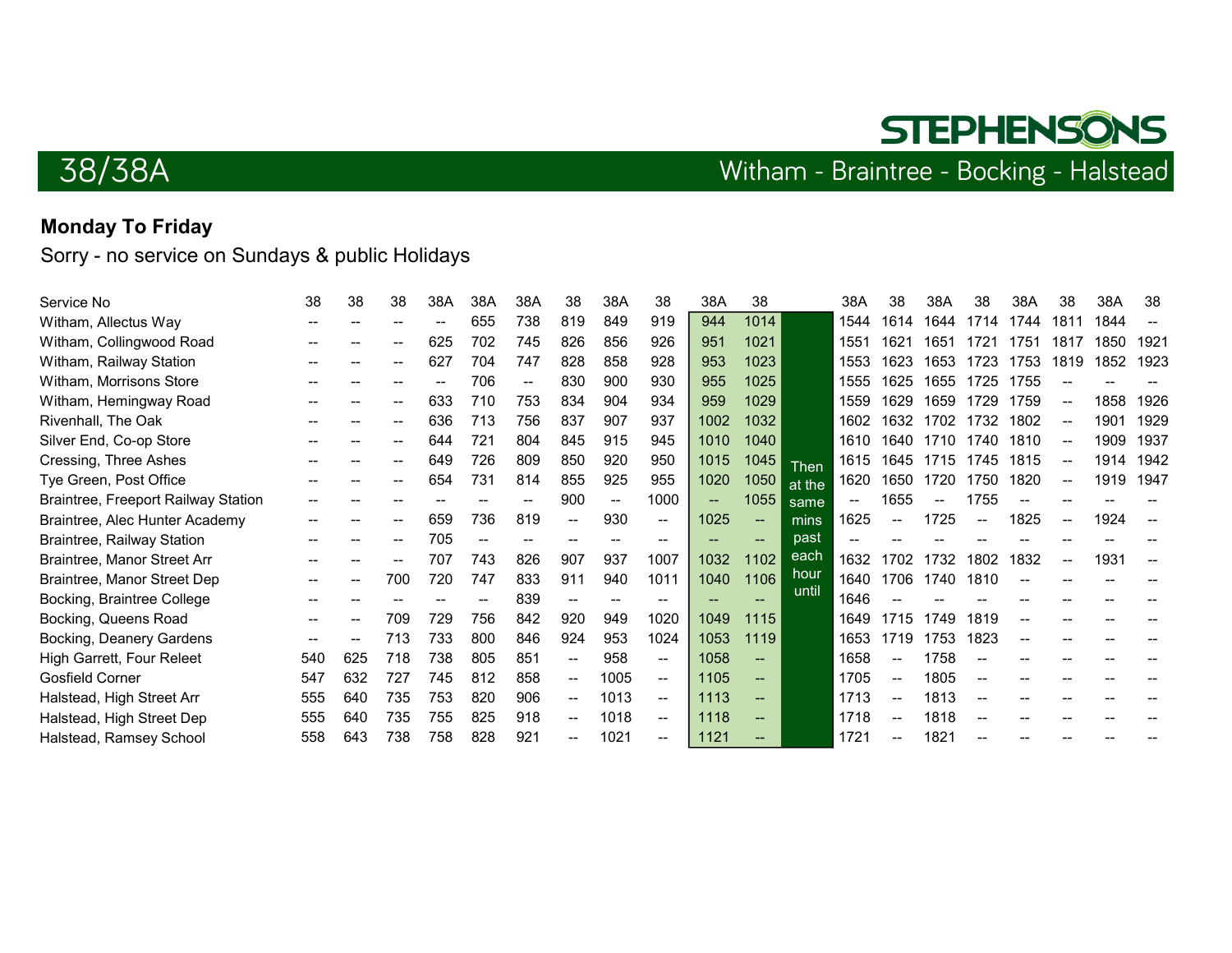## **STEPHENSONS** 38/38A Halstead - Bocking - Braintree - Witham

### **Saturday**

| Service No                          | 38    | 38  | 38A | 38                       | 38A                      | 38   | 38A                      | 38                       |              | 38A  | 38                                                | 38A                      | 38                       | 38                       | 38   |
|-------------------------------------|-------|-----|-----|--------------------------|--------------------------|------|--------------------------|--------------------------|--------------|------|---------------------------------------------------|--------------------------|--------------------------|--------------------------|------|
| Halstead, Ramsey School             | --    | --  | 730 | $\overline{\phantom{m}}$ | 830                      | --   | 923                      | $\overline{\phantom{a}}$ |              | 1523 | $\overline{\phantom{a}}$                          | 1623                     | $\overline{\phantom{a}}$ | 1723                     | 1823 |
| Halstead, High Street Arr           | $- -$ | --  | 737 | $\mathbf{u}$             | 837                      | $-$  | 930                      | $\sim$                   |              | 1530 | $\overline{\phantom{a}}$                          | 1630                     | $\sim$                   | 1730                     | 1830 |
| Halstead, High Street Dep           |       |     | 737 | $\sim$                   | 837                      | --   | 937                      | $\overline{\phantom{a}}$ |              | 1537 | $\hspace{0.05cm}-\hspace{0.05cm}-\hspace{0.05cm}$ | 1637                     | $\overline{\phantom{a}}$ | 1730                     | 1830 |
| <b>Gosfield Corner</b>              | --    | --  | 744 | $\overline{\phantom{a}}$ | 844                      | $-$  | 944                      | $\overline{\phantom{a}}$ |              | 1544 | $\overline{\phantom{a}}$                          | 1644                     | --                       | 1737                     | 1837 |
| High Garrett, Four Releet           | --    | --  | 750 | $\overline{\phantom{a}}$ | 850                      | --   | 950                      | $\sim$                   |              | 1550 | $\overline{\phantom{a}}$                          | 1650                     | $\overline{\phantom{a}}$ | 1743                     | 1843 |
| Bocking, Deanery Gardens            | 705   | 735 | 755 | 825                      | 855                      | 925  | 955                      | 1025                     |              | 1555 | 1625                                              | 1655                     | 1725                     | 1748                     | 1848 |
| Bocking, Queens Road                | 708   | 738 | 758 | 828                      | 858                      | 928  | 958                      | 1028                     |              | 1558 | 1628                                              | 1658                     | 1728                     | 1751                     | 1851 |
| Braintree, Blyth's Meadow           | 715   | 745 | 805 | 835                      | 905                      | 935  | 1005                     | 1035                     | Then         | 1605 | 1635                                              | 1705                     | 1735                     | --                       |      |
| Braintree, Fairfield Road Arr       | 718   | 748 | 808 | 838                      | 908                      | 938  | 1008                     | 1038                     | at the       | 1608 | 1638                                              | 1708                     | 1738                     | 1757                     | 1857 |
| Braintree, Fairfield Road Dep       | 720   | 750 | 820 | 850                      | 920                      | 950  | 1020                     | 1050                     | same         | 1620 | 1650                                              | 1720                     | 1750                     | --                       |      |
| Braintree, Freeport Railway Station | 727   | 757 | --  | 857                      | $\overline{\phantom{a}}$ | 957  | $\overline{\phantom{a}}$ | 1057                     | mins<br>past | --   | 1657                                              | $\overline{\phantom{a}}$ | 1757                     | $\overline{\phantom{a}}$ |      |
| Braintree, Alec Hunter Academy      | --    | --  | 826 | $\sim$                   | 926                      | $-$  | 1026                     | $\overline{\phantom{a}}$ | each         | 1626 | $\overline{\phantom{a}}$                          | 1726                     | $\overline{\phantom{a}}$ |                          |      |
| Tye Green, Post Office              | 732   | 802 | 832 | 902                      | 932                      | 1002 | 1032                     | 1102                     | hour         | 1632 | 1702                                              | 1732                     | 1802                     | --                       |      |
| Cressing, Three Ashes               | 737   | 807 | 837 | 907                      | 937                      | 1007 | 1037                     | 1107                     | until        | 1637 | 1707                                              | 1737                     | 1807                     | --                       |      |
| Silver End, Co-op Store             | 742   | 812 | 842 | 912                      | 942                      | 1012 | 1042                     | 1112                     |              | 1642 | 1712                                              | 1742                     | 1812                     | --                       |      |
| Rivenhall, The Oak                  | 750   | 820 | 850 | 920                      | 950                      | 1020 | 1050                     | 1120                     |              | 1650 | 1720                                              | 1750                     | 1820                     | --                       |      |
| Witham, Virgil Road                 | 753   | 823 | 853 | 923                      | 953                      | 1023 | 1053                     | 1123                     |              | 1653 | 1723                                              | 1753                     | 1823                     | --                       |      |
| Witham, Morrisons Store             | 756   | 826 | 856 | 926                      | 956                      | 1026 | 1056                     | 1126                     |              | 1656 | 1726                                              | 1756                     | 1826                     | --                       |      |
| Witham, Railway Station             | 759   | 829 | 859 | 929                      | 959                      | 1029 | 1059                     | 1129                     |              | 1659 | 1728                                              | 1758                     | 1828                     | --                       |      |
| Witham, Collingwood Road            | 805   | 835 | 905 | 935                      | 1005                     | 1035 | 1105                     | 1135                     |              | 1705 | 1730                                              | 1800                     | 1830                     | --                       |      |
| Witham, Allectus Way                | 813   | 843 | 913 | 943                      | 1013                     | 1043 | 1113                     | 1143                     |              | 1713 | 1737                                              |                          |                          |                          |      |